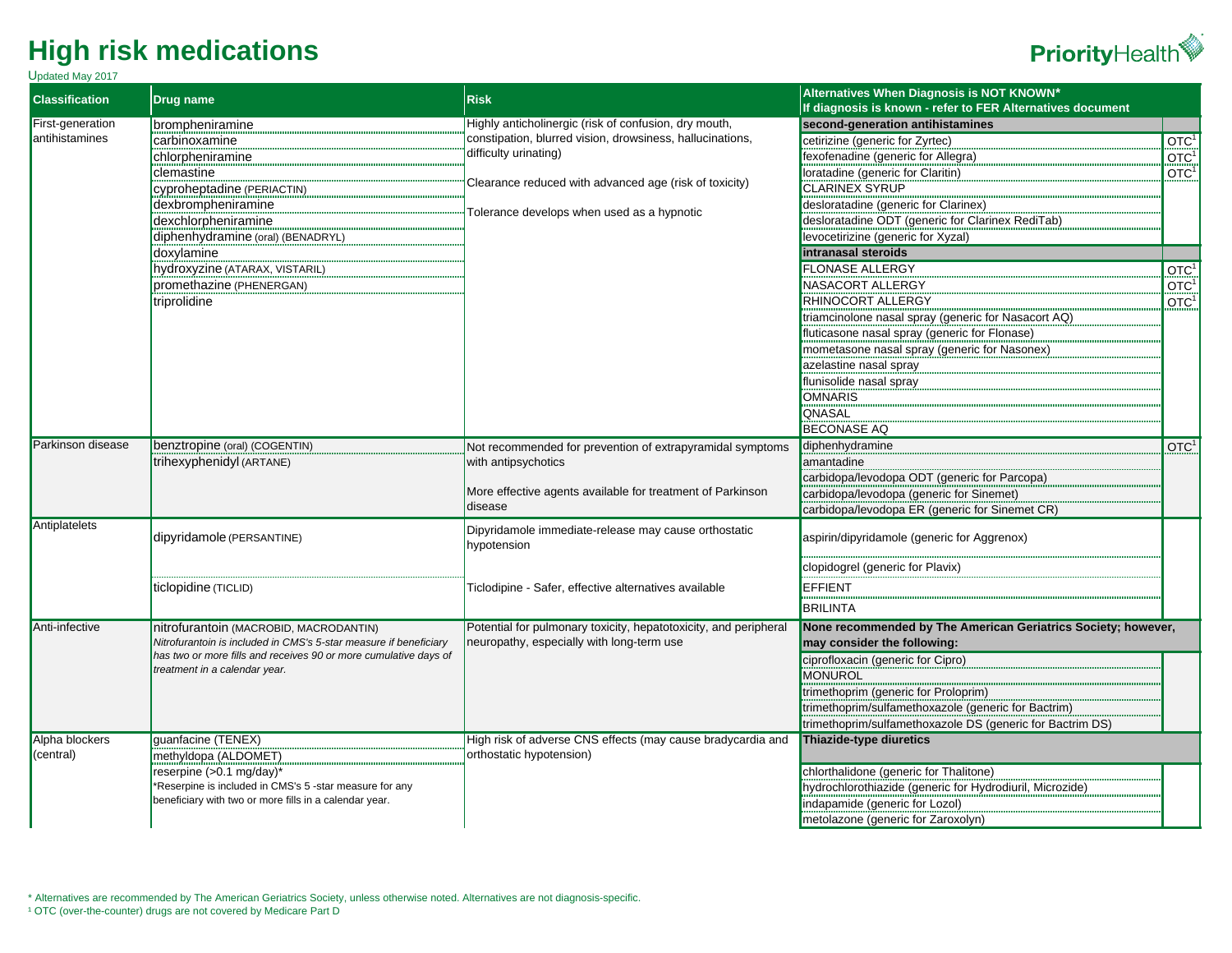#### Updated May 2017



| <b>Classification</b>       | <b>Drug name</b>        | <b>Risk</b>                                                                             | Alternatives When Diagnosis is NOT KNOWN*<br>If diagnosis is known - refer to FER Alternatives document |
|-----------------------------|-------------------------|-----------------------------------------------------------------------------------------|---------------------------------------------------------------------------------------------------------|
|                             |                         |                                                                                         | <b>ACE inhibitors</b>                                                                                   |
|                             |                         |                                                                                         |                                                                                                         |
|                             |                         |                                                                                         | benazepril (generic for Lotensin)                                                                       |
|                             |                         |                                                                                         | captopril (generic for Capoten)                                                                         |
|                             |                         |                                                                                         | enalapril (generic for Vasotec)                                                                         |
|                             |                         |                                                                                         | fosinopril (generic for Monopril)                                                                       |
|                             |                         |                                                                                         | lisinopril (generic for Prinivil, Zestril)                                                              |
|                             |                         |                                                                                         | moexipril (generic for Univasc)                                                                         |
|                             |                         |                                                                                         | perindopril (generic for Aceon)                                                                         |
|                             |                         |                                                                                         | quinapril (generic for Accupril)                                                                        |
|                             |                         |                                                                                         | ramipril (generic for Altace)                                                                           |
|                             |                         |                                                                                         | trandolapril (generic for Mavik)                                                                        |
|                             |                         |                                                                                         | <b>Angiotensin Receptor Blocker (ARB)</b>                                                               |
|                             |                         |                                                                                         | candesartan (generic for Atacand)                                                                       |
|                             |                         |                                                                                         | eprosartan (generic for Teveten)                                                                        |
|                             |                         |                                                                                         | irbesartan (generic for Avapro)                                                                         |
|                             |                         |                                                                                         | Iosartan (generic for Cozaar)                                                                           |
|                             |                         |                                                                                         | telmisartan (generic for Micardis)                                                                      |
|                             |                         |                                                                                         | valsartan (generic for Diovan)                                                                          |
|                             |                         |                                                                                         | <b>Calcium Channel Blockers</b>                                                                         |
|                             |                         |                                                                                         |                                                                                                         |
|                             |                         |                                                                                         | <b>AFEDITAB CR (generic for Adalat CC)</b>                                                              |
|                             |                         |                                                                                         | amlodipine (generic for Norvasc)                                                                        |
|                             |                         |                                                                                         | <b>AZOR</b>                                                                                             |
|                             |                         |                                                                                         | <b>CARDIZEM LA</b>                                                                                      |
|                             |                         |                                                                                         | DILT-XR (generic for Dilacor XR)                                                                        |
|                             |                         |                                                                                         | diltiazem (generic for Cardizem)                                                                        |
|                             |                         |                                                                                         | diltiazem CD (generic for Cardizem CD)                                                                  |
|                             |                         |                                                                                         | diltiazem ER (generics for Cardizem LA and Tiazac)                                                      |
|                             |                         |                                                                                         | felodipine ER (generic for Plendil)                                                                     |
|                             |                         |                                                                                         | isradipine (generic for DynaCirc)                                                                       |
|                             |                         |                                                                                         | nicardipine (generic for Cardene)                                                                       |
|                             |                         |                                                                                         | nifedipine ER (generic for Procardia XL)                                                                |
|                             |                         |                                                                                         | nisoldipine ER (generic for Sular)                                                                      |
|                             |                         |                                                                                         | verapamil (generic for Calan)                                                                           |
|                             |                         |                                                                                         | verapamil ER (generic for Calan SR, Isoptin SR)                                                         |
|                             |                         |                                                                                         | verapamil SR (generic for Verelan)                                                                      |
| Alpha blockers<br>(central) | guanfacine ER (INTUNIV) | High risk of adverse CNS effects (may cause bradycardia and<br>orthostatic hypotension) | <b>Non-amphetamine ADHD medications</b>                                                                 |
|                             |                         |                                                                                         | clonidine extended-release (generic Kapvay)                                                             |
|                             |                         |                                                                                         | <b>STRATTERA</b>                                                                                        |
|                             |                         |                                                                                         |                                                                                                         |

\* Alternatives are recommended by The American Geriatrics Society, unless otherwise noted. Alternatives are not diagnosis-specific.

<sup>1</sup> OTC (over-the-counter) drugs are not covered by Medicare Part D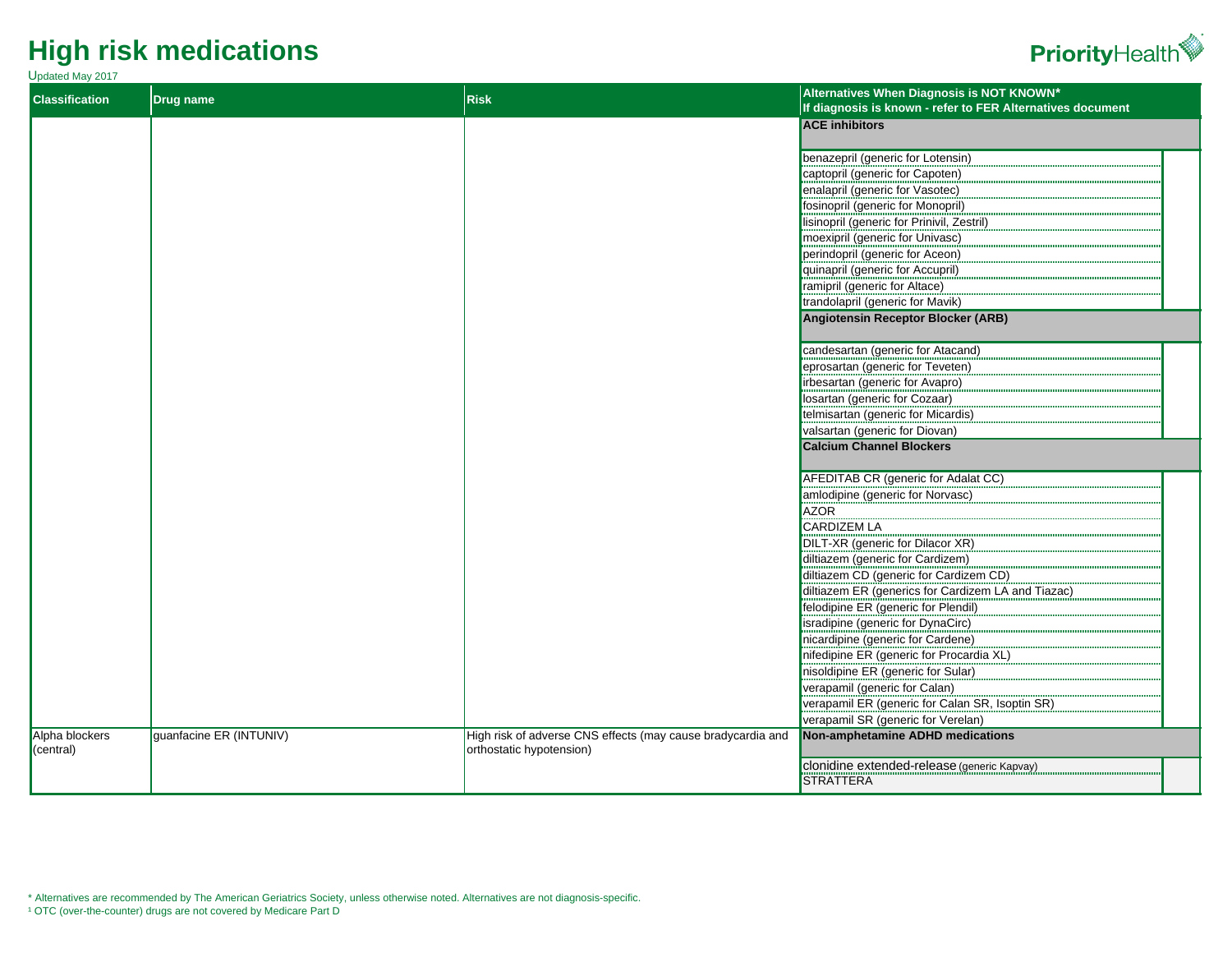Updated May 2017

| Opualeu May 2017<br><b>Classification</b> | <b>Drug name</b>                                                                                                | <b>Risk</b>                                                                                 | Alternatives When Diagnosis is NOT KNOWN*                  |
|-------------------------------------------|-----------------------------------------------------------------------------------------------------------------|---------------------------------------------------------------------------------------------|------------------------------------------------------------|
|                                           |                                                                                                                 |                                                                                             | If diagnosis is known - refer to FER Alternatives document |
| Cardiovascular<br>(other)                 | disopyramide (NORPACE, NORPACE CR)                                                                              | Disopyramide is a potent negative inotrope and may induce<br>heart failure in older adults. | For atrial fibrillation rate control:                      |
|                                           |                                                                                                                 |                                                                                             | diltiazem (generic for Cardizem)                           |
|                                           |                                                                                                                 |                                                                                             | diltiazem CD (generic for Cardizem CD)                     |
|                                           |                                                                                                                 |                                                                                             | diltiazem ER (generic for Cardizem LA, Tiazac)             |
|                                           |                                                                                                                 |                                                                                             | verapamil (generic for Calan, Isoptin)                     |
|                                           |                                                                                                                 |                                                                                             | verapamil ER (generic for Calan SR, Isoptin SR)            |
|                                           |                                                                                                                 |                                                                                             | verapamil SR (generic for Verelan)                         |
|                                           | digoxin (>0.125 mg/day) (LANOXIN)                                                                               | Digoxin is not a first-line drug for use in atrial fibrillation. The                        | For atrial fibrillation rhythm control:                    |
|                                           | *Digoxin is included in CMS's 5-star measure only when a                                                        |                                                                                             |                                                            |
|                                           | beneficiary has 2 or more fills with an average daily dose ><br>$0.125$ mg.                                     |                                                                                             |                                                            |
|                                           |                                                                                                                 |                                                                                             | flecainide (generic for Tambocor)                          |
|                                           |                                                                                                                 |                                                                                             | propafenone (generic for Rythmol)                          |
|                                           |                                                                                                                 |                                                                                             | dofetilide (TIKOSYN)                                       |
| Cardiovascular<br>(other)                 | nifedipine (immediate-release)                                                                                  | Risk of precipitating myocardial ischemia and possible hypotens                             | amlodipine (generic for Norvasc)                           |
|                                           |                                                                                                                 |                                                                                             | felodipine ER (generic for Plendil)                        |
|                                           |                                                                                                                 |                                                                                             | nifedipine ER (generic for Procardia XL)                   |
| <b>Tertiary tricyclic</b>                 | amitriptyline (ELAVIL)                                                                                          | These drugs are highly anticholinergic (risk of confusion, dry                              | For depression:                                            |
| agent and combination                     | antidepressants (single amitriptyline/chlordiazepoxide (LIMBITROL)                                              | mouth, constipation, blurred vision, drowsiness, hallucinations,                            | bupropion                                                  |
| products)                                 | amitriptyline/perhenazine (TRIAVIL)                                                                             | difficulty urinating) and cause orthostatic hypotension.                                    | bupropion (generic for Wellbutrin)                         |
|                                           | clomipramine (ANAFRANIL)                                                                                        |                                                                                             | bupropion SR (generic for Wellbutrin SR)                   |
|                                           | doxepin (>6 mg/day)* (SINEQUAN)                                                                                 |                                                                                             | bupropion XL (generic for Wellbutrin XL)                   |
|                                           | Does higher than 6 mg/day are included in CMS's 5-star<br>measure for beneficiaries with two or more fills in a |                                                                                             | <b>FORFIVO XL</b><br><b>SSRI's</b>                         |
|                                           | calendar year. Doses of doxepin less than 6 mg/day are                                                          |                                                                                             | citalopram (generic for Celexa)                            |
|                                           | not included because its side effect profile is similar to                                                      |                                                                                             | escitalopram (generic for Lexapro)                         |
|                                           | placebo.                                                                                                        |                                                                                             | fluoxetine (generic for Prozac)                            |
|                                           |                                                                                                                 |                                                                                             | fluoxetine delayed-release (generic for Prozac Weekly)     |
|                                           | imipramine (TOFRANIL, TOFRANIL-PM)                                                                              |                                                                                             | sertraline (generic for Zoloft)                            |
|                                           | trimipramine (SURMONTIL)                                                                                        |                                                                                             | <b>VIIBRYD</b>                                             |
|                                           |                                                                                                                 |                                                                                             | <b>SNRI's</b>                                              |
|                                           |                                                                                                                 |                                                                                             | desvenlafaxine ER                                          |
|                                           |                                                                                                                 |                                                                                             | duloxetine (generic for Cymbalta)                          |
|                                           |                                                                                                                 |                                                                                             | <b>FETZIMA</b>                                             |
|                                           |                                                                                                                 |                                                                                             | <b>PRISTIQ</b>                                             |
|                                           |                                                                                                                 |                                                                                             | venlafaxine (generic for Effexor)                          |
|                                           |                                                                                                                 |                                                                                             | venlafaxine ER (generic for Effexor XR)                    |

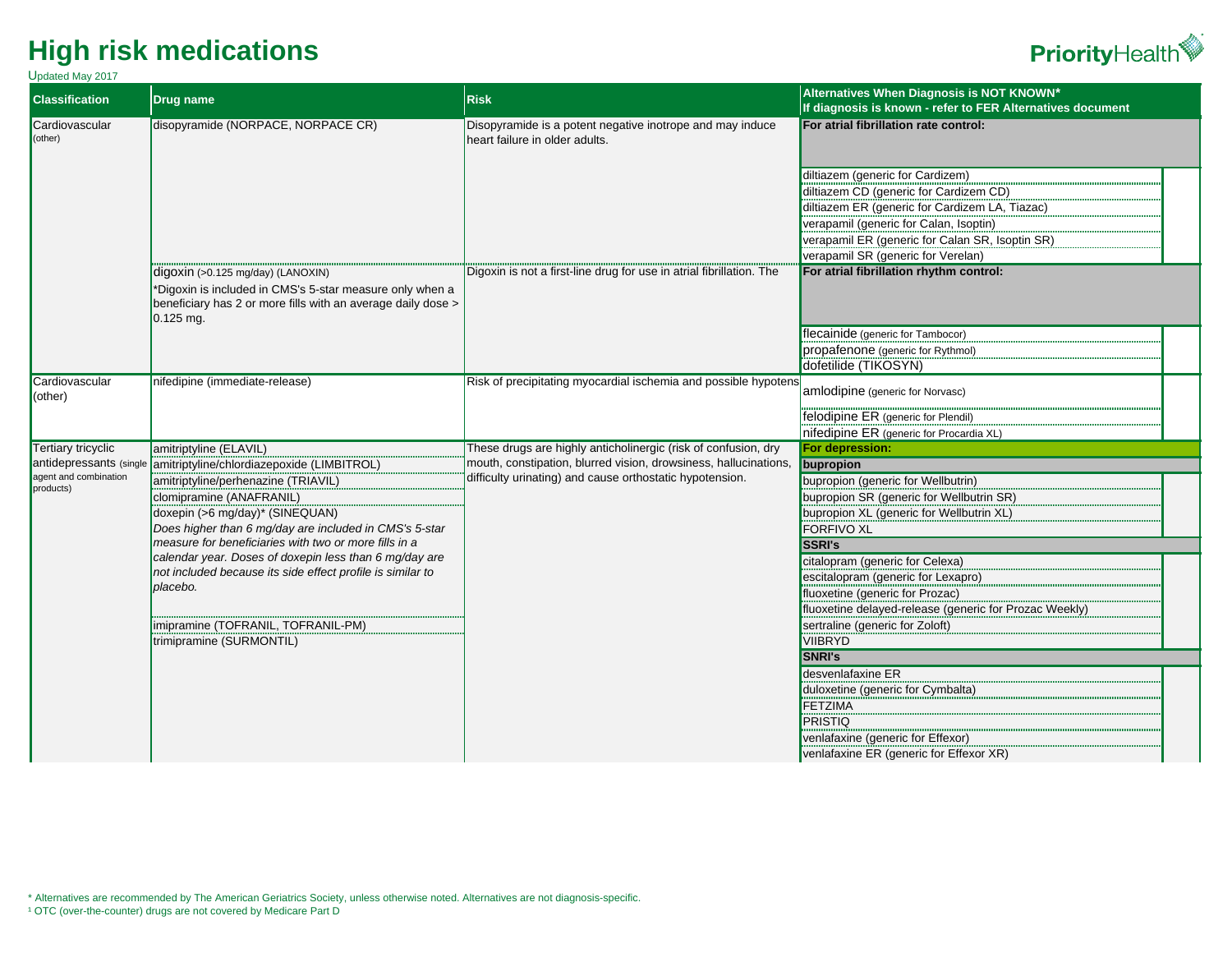#### Updated May 2017



| <b>Classification</b>        | <b>Drug name</b>                                                  | <b>Risk</b>                                                                                                           | Alternatives When Diagnosis is NOT KNOWN*<br>If diagnosis is known - refer to FER Alternatives document |                   |
|------------------------------|-------------------------------------------------------------------|-----------------------------------------------------------------------------------------------------------------------|---------------------------------------------------------------------------------------------------------|-------------------|
|                              |                                                                   | For neuropathic pain:                                                                                                 |                                                                                                         |                   |
|                              |                                                                   |                                                                                                                       | capsaicin topical                                                                                       | IOTC <sup>1</sup> |
|                              |                                                                   |                                                                                                                       | duloxetine (generic for Cymbalta)                                                                       |                   |
|                              |                                                                   |                                                                                                                       | <b>FETZIMA</b>                                                                                          |                   |
|                              |                                                                   |                                                                                                                       | PRISTIQ                                                                                                 |                   |
|                              |                                                                   |                                                                                                                       | venlafaxine (generic for Effexor)                                                                       |                   |
|                              |                                                                   |                                                                                                                       | venlafaxine ER (generic for Effexor XR)                                                                 |                   |
|                              |                                                                   |                                                                                                                       | gabapentin                                                                                              |                   |
|                              |                                                                   |                                                                                                                       | desvenlafaxine ER                                                                                       |                   |
|                              |                                                                   |                                                                                                                       | <b>LYRICA</b>                                                                                           |                   |
|                              |                                                                   |                                                                                                                       | lidocaine 5% patch (for diabetic neuropathy, postherpetic neuralgia,                                    |                   |
|                              |                                                                   |                                                                                                                       | and cancer-related neuropathy only)                                                                     |                   |
|                              |                                                                   |                                                                                                                       | For epilepsy:                                                                                           |                   |
|                              |                                                                   |                                                                                                                       | lamotrigine (generic for Lamictal)                                                                      |                   |
|                              |                                                                   |                                                                                                                       | levetiracetam (generic for Keppra)                                                                      |                   |
|                              |                                                                   |                                                                                                                       | other anticonvulsants                                                                                   |                   |
| Antipsychotics, first-       | thioridazine (MELLARIL)                                           | Increased risk of stroke, cognitive decline, and mortality in                                                         | For schizophrenia, use nonanticholinergic antipsychotics:                                               |                   |
| generation<br>(conventional) |                                                                   | persons with dementia. Avoid use for behavioral problems<br>related to dementia or delirium unless there is threat of | aripiprazole (generic for Abilify)                                                                      |                   |
|                              |                                                                   | substantial harm to self or others.                                                                                   | haloperidol tablet (generic for Haldol)                                                                 |                   |
|                              |                                                                   |                                                                                                                       | risperidone (generic for Risperdal)                                                                     |                   |
|                              |                                                                   |                                                                                                                       | risperidone ODT (generic for Risperdal M-Tab)                                                           |                   |
|                              |                                                                   |                                                                                                                       | thiothixene (generic for Navane)                                                                        |                   |
| Barbiturates                 |                                                                   | High rate of physical dependence, tolerance to sleep benefits,                                                        | ziprasidone (generic for Geodon)                                                                        |                   |
|                              | amobarbital (AMYTAL)                                              | and a greater risk of overdose at low doses                                                                           | For epilepsy:                                                                                           |                   |
|                              | butabarbital (BUTISOL)                                            |                                                                                                                       | lamotrigine (generic for Lamictal)                                                                      |                   |
|                              | butalbital (FIORICET, FIORINAL, ETC.)<br>pentobarbital (NEMBUTAL) |                                                                                                                       | levetiracetam (generic for Keppra)<br>other anticonvulsants                                             |                   |
|                              | phenobarbital (LUMINAL)                                           |                                                                                                                       |                                                                                                         |                   |
|                              |                                                                   |                                                                                                                       |                                                                                                         |                   |
|                              | secobarbital (SECONAL)                                            |                                                                                                                       |                                                                                                         |                   |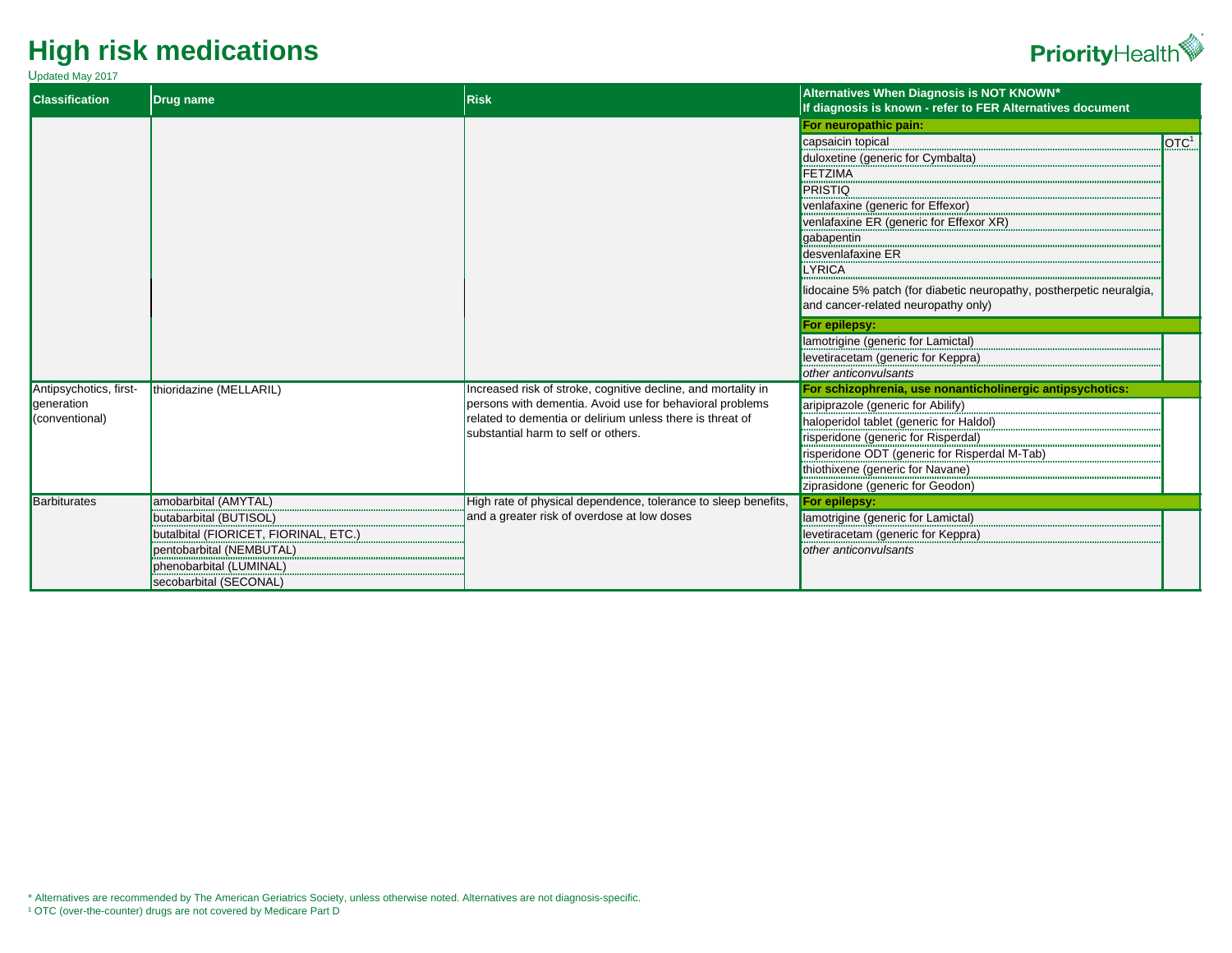



| <b>Classification</b> | <b>Drug name</b>                                        | <b>Risk</b>                                                                                                                                                                       | Alternatives When Diagnosis is NOT KNOWN*<br>If diagnosis is known - refer to FER Alternatives document |
|-----------------------|---------------------------------------------------------|-----------------------------------------------------------------------------------------------------------------------------------------------------------------------------------|---------------------------------------------------------------------------------------------------------|
| CNS (other)           | chloral hydrate (SOMNOTE)                               | Avoid in older adults with or at high risk of delirium because of                                                                                                                 | For anxiety:                                                                                            |
|                       | meprobamate (MILTOWN)                                   | the potential of inducing or worsening delirium. Avoid<br>antipsychotics for behavioral problems of dementia or delirium<br>unless nonpharmacological options (e.g., behavioral   | buspirone (generic for Buspar)                                                                          |
|                       |                                                         |                                                                                                                                                                                   | <b>SSRI's</b>                                                                                           |
|                       |                                                         |                                                                                                                                                                                   | citalopram (generic for Celexa)                                                                         |
|                       |                                                         | interventions) have failed or are not possible and the older                                                                                                                      | escitalopram (generic for Lexapro)                                                                      |
|                       |                                                         | adult is threatening substantial harm to self or others.<br>Antipsychotics are associated with greater risk of<br>cerebrovascular accident (stroke) and mortality in persons with | fluoxetine (generic for Prozac)                                                                         |
|                       |                                                         |                                                                                                                                                                                   | fluoxetine delayed-release (generic for Prozac Weekly)                                                  |
|                       |                                                         | dementia.                                                                                                                                                                         | sertraline (generic for Zoloft)                                                                         |
|                       |                                                         |                                                                                                                                                                                   | VIIBRYD                                                                                                 |
|                       |                                                         | Meprobamate has a high rate of physical dependence and is                                                                                                                         | <b>SNRI's</b>                                                                                           |
|                       |                                                         | very sedating.                                                                                                                                                                    | desvenlafaxine ER                                                                                       |
|                       |                                                         |                                                                                                                                                                                   | duloxetine (generic for Cymbalta)                                                                       |
|                       |                                                         |                                                                                                                                                                                   | <b>FETZIMA</b>                                                                                          |
|                       |                                                         |                                                                                                                                                                                   | <b>PRISTIQ</b>                                                                                          |
|                       |                                                         |                                                                                                                                                                                   | venlafaxine (generic for Effexor)                                                                       |
|                       |                                                         |                                                                                                                                                                                   | venlafaxine ER (generic for Effexor XR)                                                                 |
| Nonbenzodiazepine     |                                                         | Risk of: delirium, falls, and fractures; increased emergency                                                                                                                      | None recommended by The American Geriatrics Society;                                                    |
| hypnotics             | eszopiclone (LUNESTA)                                   | department visits and hospitalizations; and motor vehicle<br>crashes.                                                                                                             | however, may consider the following:                                                                    |
|                       | zolpidem (AMBIEN, AMBIEN CR)                            |                                                                                                                                                                                   | <b>ROZEREM</b>                                                                                          |
|                       | zaleplon (SONATA)                                       | These drugs produce minimal improvement in sleep latency                                                                                                                          | trazodone                                                                                               |
|                       | Included in CMS's 5-star measure with two or more fills | and duration.                                                                                                                                                                     | temazepam <sup>BEERS</sup>                                                                              |
|                       | with 90 or more cumulative days of any combination of   |                                                                                                                                                                                   | BEERS Not recommended by The American Geriatrics Society because of increased risk for                  |
|                       | these drugs.                                            |                                                                                                                                                                                   | cognitive impairment, delirium, falls, fractures, and motor vehicle accidents.                          |
| Vasodilators for      | ergoloid mesylates (HYDERGINE)                          | Lack of efficacy                                                                                                                                                                  | donepezil (generic for Aricept)                                                                         |
| dementia              | isoxsuprine (VASODILAN)                                 |                                                                                                                                                                                   | galantamine (generic for Razadyne)                                                                      |
|                       |                                                         |                                                                                                                                                                                   | rivastigmine (generic for Exelon)                                                                       |
|                       |                                                         |                                                                                                                                                                                   | memantine (generic for Namenda)                                                                         |
|                       |                                                         |                                                                                                                                                                                   | <b>NAMENDA XR</b>                                                                                       |
| Endocrine             | desiccated thyroid (ARMOUR THYROID, NP THYROID)         | There are concerns about cardiac effects with desiccated                                                                                                                          | levothyroxine (generic for Levoxyl, Synthroid, Unithroid)                                               |
|                       |                                                         | thyroid and safer alternatives are available.                                                                                                                                     | liothyronine (generic for Cytomel)                                                                      |
|                       |                                                         |                                                                                                                                                                                   | THYROLAR (levothyroxine/liothyronine)                                                                   |
|                       |                                                         |                                                                                                                                                                                   | TIROSINT (levothyroxine capsule)                                                                        |
|                       | estrogens                                               | There is evidence of potential breast and endometrium cancer.                                                                                                                     | For dyspareunia and vulvovaginitis:                                                                     |
|                       | <b>CONJUGATED ESTROGEN</b>                              | There is a lack of cardioprotective effect and cognitive                                                                                                                          | <b>ESTRING</b>                                                                                          |
|                       | CENESTIN, ENJUVIA, PREMARIN                             | protection in older women.                                                                                                                                                        | <b>ESTRACE VAGINAL CREAM</b>                                                                            |

\* Alternatives are recommended by The American Geriatrics Society, unless otherwise noted. Alternatives are not diagnosis-specific. <sup>1</sup> OTC (over-the-counter) drugs are not covered by Medicare Part D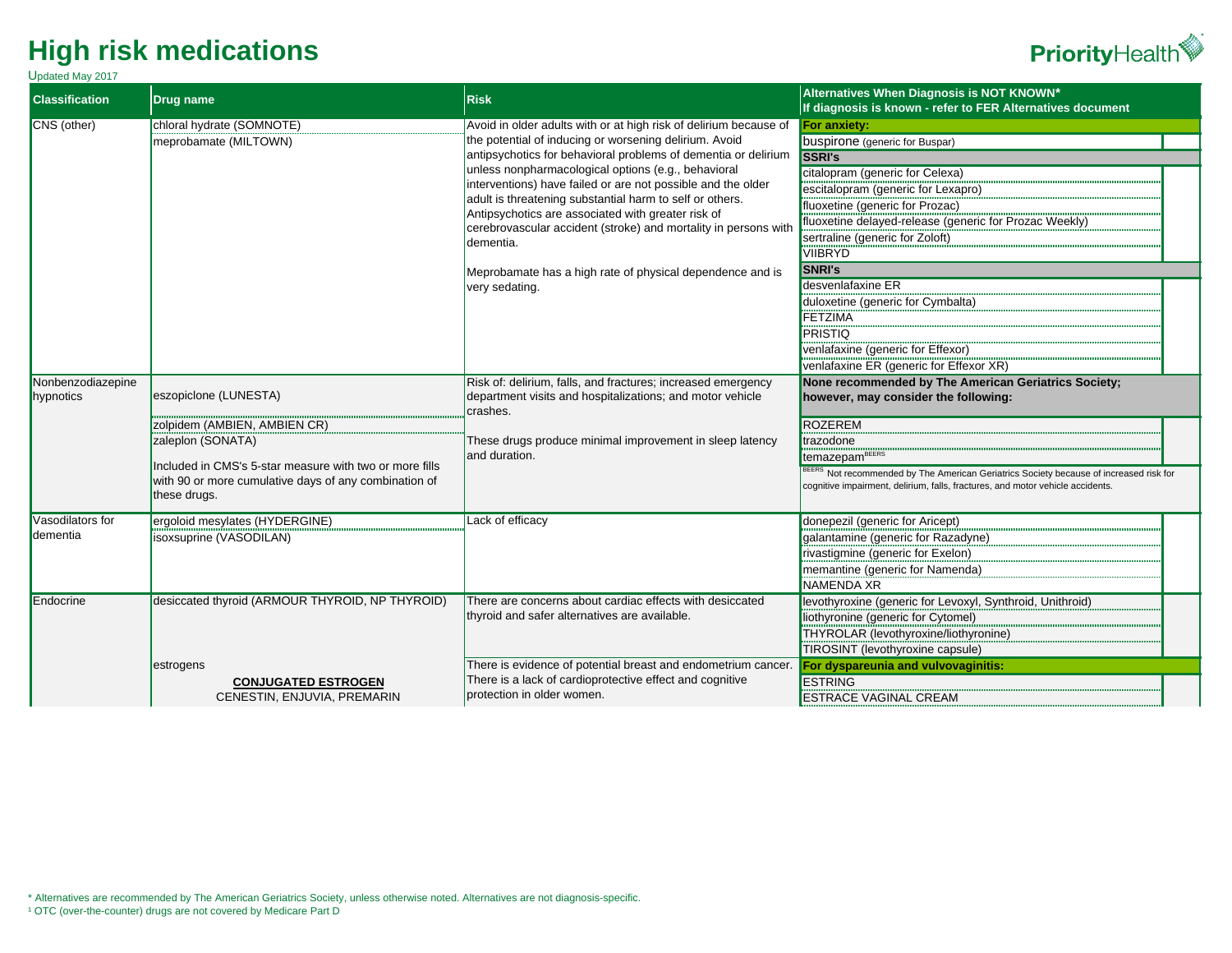

| <b>Classification</b> | <b>Drug name</b>                                             | <b>Risk</b>                                                         | Alternatives When Diagnosis is NOT KNOWN*                  |
|-----------------------|--------------------------------------------------------------|---------------------------------------------------------------------|------------------------------------------------------------|
|                       |                                                              |                                                                     | If diagnosis is known - refer to FER Alternatives document |
|                       | <b>CONJUGATED ESTROGEN COMBINATIONS</b>                      |                                                                     | <b>PREMARIN VAGINAL CREAM</b>                              |
|                       | DUAVEE, PREMPHASE, PREMPRO                                   |                                                                     | <b>VAGIFEM</b>                                             |
|                       |                                                              |                                                                     | Yuvafem                                                    |
|                       | <b>ESTERIFIED ESTROGEN</b>                                   |                                                                     | For vasomotor symptoms:                                    |
|                       | <b>MENEST</b>                                                |                                                                     | <b>SSRI's</b>                                              |
|                       | <b>ESTERIFIED ESTROGEN &amp; METHYLTESTOSTERONE</b>          |                                                                     | citalopram (generic for Celexa)                            |
|                       | COVARYX, COVARYX H.S., EEMT, EEMT HS, ESSIAN,                |                                                                     | fluoxetine (generic for Prozac)                            |
|                       | ESSIAN HS, ESTRATEST, ESTRATEST HS, SYNTEST                  |                                                                     | paroxetine (generic for Paxil)                             |
|                       | <b>DS. SYNTEST HS</b>                                        |                                                                     | SNRI's                                                     |
|                       | <b>ESTRADIOL</b><br>ALORA, CLIMARA, DELESTROGEN, DEPGYNOGEN, |                                                                     |                                                            |
|                       | DEPO-ESTRADIOL, DEPOGEN, DIVIGEL, ELESTRIN,                  |                                                                     | Desvenlafaxine ER<br>PRISTIQ                               |
|                       | ESCLIM, ESTRACE, ESTRADERM, ESTRASORB,                       |                                                                     | venlafaxine (generic for Effexor)                          |
|                       | ESTRING, ESTROGEL, EVAMIST, FEMPATCH,                        |                                                                     |                                                            |
|                       | FEMRING, GYNODIOL, GYNOGEN LA, MENOSTAR,                     |                                                                     | venlafaxine ER (generic for Effexor XR)                    |
|                       | MINIVELLE VALERGEN VIVELLE VIVELLE DOT                       |                                                                     |                                                            |
|                       | <b>ESTRADIOL COMBINATIONS</b>                                |                                                                     |                                                            |
|                       | ACTIVELLA, COMBIPATCH, LOPREEZA, MIMVEY,<br><b>MIMVEY LO</b> |                                                                     |                                                            |
|                       | megestrol (MEGACE, MEGACE ES)                                | Megestrol has minimal effect on weight and increases risk of        | None recommended by The American Geriatrics Society.       |
|                       |                                                              | thrombotic events, and possibly death, in older adults.             |                                                            |
|                       |                                                              |                                                                     |                                                            |
| Sulfonylureas,        | chlorpropamide (DIABINESE)                                   | Chlorpropamide has a prolonged half-life in older adults that       | glimepiride (generic for Amaryl)                           |
| long-duration         |                                                              | can cause prolonged hypoglycemia.                                   | glipizide (generic for Glucotrol)                          |
|                       |                                                              |                                                                     |                                                            |
|                       |                                                              | Causes syndrome of inappropriate antidiuretic hormone<br>secretion. | glipizide ER (generic for Glucotrol XL)                    |
|                       |                                                              |                                                                     |                                                            |
|                       | glyburide (DIABETA, GLYNASE, MICRONASE)                      | Glyburide has a higher risk of severe prolonged hypoglycemia        | glimepiride (generic for Amaryl)                           |
|                       |                                                              | in older adults.                                                    | glipizide (generic for Glucotrol)                          |
|                       |                                                              |                                                                     | qlipizide ER (generic for Glucotrol XL)                    |
| Gastrointestinal      | trimethobenzamide (TIGAN)                                    | One of the least effective antiemetic drugs; can cause              | None recommended by The American Geriatrics Society;       |
|                       |                                                              | extrapyramidal adverse effects (agitation, abnormal or              | however, may consider the following:                       |
|                       |                                                              | involuntary movement, and pseudoparkinsonism)                       | prochlorperazine                                           |
|                       |                                                              |                                                                     |                                                            |
| Pain medications      | meperidine (DEMEROL)                                         | Not effective as a pain reliever in commonly used doses.            | morphine sulfate immediate-release                         |
|                       |                                                              | Meperidine may have a higher risk of neurotoxicity, including       | morphine sulfate extended-release 12-hour capsule          |
|                       |                                                              | delirium, compared to other opioids.                                |                                                            |
|                       |                                                              |                                                                     | morphine sulfate extended-release tablet                   |
|                       |                                                              |                                                                     |                                                            |

\* Alternatives are recommended by The American Geriatrics Society, unless otherwise noted. Alternatives are not diagnosis-specific.

<sup>1</sup> OTC (over-the-counter) drugs are not covered by Medicare Part D